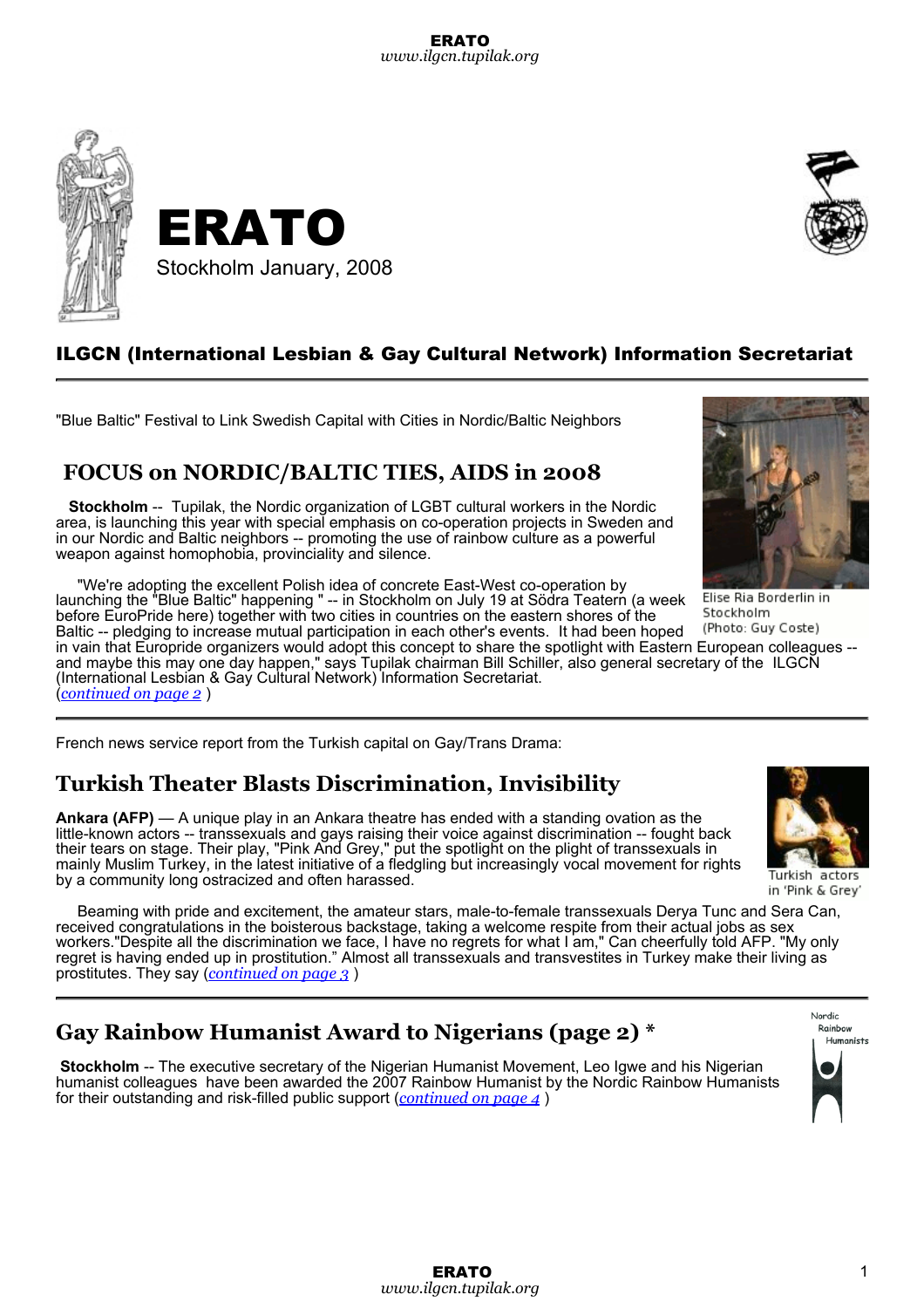ERATO *www.ilgcn.tupilak.org*

# **ILGCN/Tupilak Travelling Art Exhibit on the road**



**Willi Reichhold - Austria/Sweden**







**Isaias Fanlo - Spåin Isaias Fanlo - Spåin Andrius Privetas - Lithuania**

#### **FOCUS on NORDIC/BALTICITIES, AIDS - 2008….**

**(continued from page 1) Secretariat - Stockholm. "We have nothing against launching the idea on a smaller, less prestigious scale."**

**Tupilak, the ILGCN, the Nordic Rainbow Council and the Nordic Rainbow Humanists are also planning a special cultural festival in connection with this year's May 17 IDAHO (The International Day Against Homophobia) in Stockholm -- with seminars, drama, poetry, photography, music, song and dance. The aim is to help illustrate how HIV and AIDS have been reflected -- or ignored -- in cultural life of the Nordic and Baltic region, and how rainbow culture can be better used to promote safer sex and responsibility -- especially where HIV has reached epidemic proportions in some of Sweden's eastern neighbors across the Baltic Sea.**

**Tupilak is also planning to send delegates, the travelling Tupilak/ILGCN art exhibit and films to Prides and other events in the region -- especially in the East, as well as with other "partners" in Eastern Europe such as Romania, with a Nordic-Romanian rainbow festival in Stockholm and in Bucharest during the year. Other efforts include**

**the special relationship with colleagues in Belarus -- the homophobic and last East European dictatorship.**

**"We are attending the Nordic-Baltic conference in Warsaw February 7-10 hoping to check out what progress has been made int eh many recommendations made at the meeting in Gothenburg last September for increasing co-operation," Schiller adds. "We'll also try to attend the ILGCN world cultural conference stages in Helsinki on September 14 (part of the Tribade Days & Nights Festival) and Minneapolis/St. Paul between September 19-21.**

#### **ILGCN, Tupilak Award Presentations**

**Tupilak's November 9 "Kristal Nacht" event -- held in Stockholm earlier and in other Baltic cities -- focusing on Nazi and neo Nazi persecution of homosexuals is searching for a new host city, while Tupilak's annual Moonbow art exhibit and the winter solstice festival are again booked for the Swedish capital.**

**\_\_\_\_\_\_\_\_\_\_\_\_\_\_ "Of course, we'll be handing out our annual Tupilak, ILGCN, and other awards during the year to honor outstanding achievements in the world of rainbow culture and international human rights, "Schiller concludes. "We hope we also see a boost in new members among cultural workers and those who support rainbow culture**

**-- since the 100 kronor membership fee and the moral support really helps a small organization like ours cross international and psychological barriers."**

**\*\*\*\*\*\*\*\*\*\*\*\*\*\*\*\*\*\*\*\*\*\*\*\*\*\*\*\***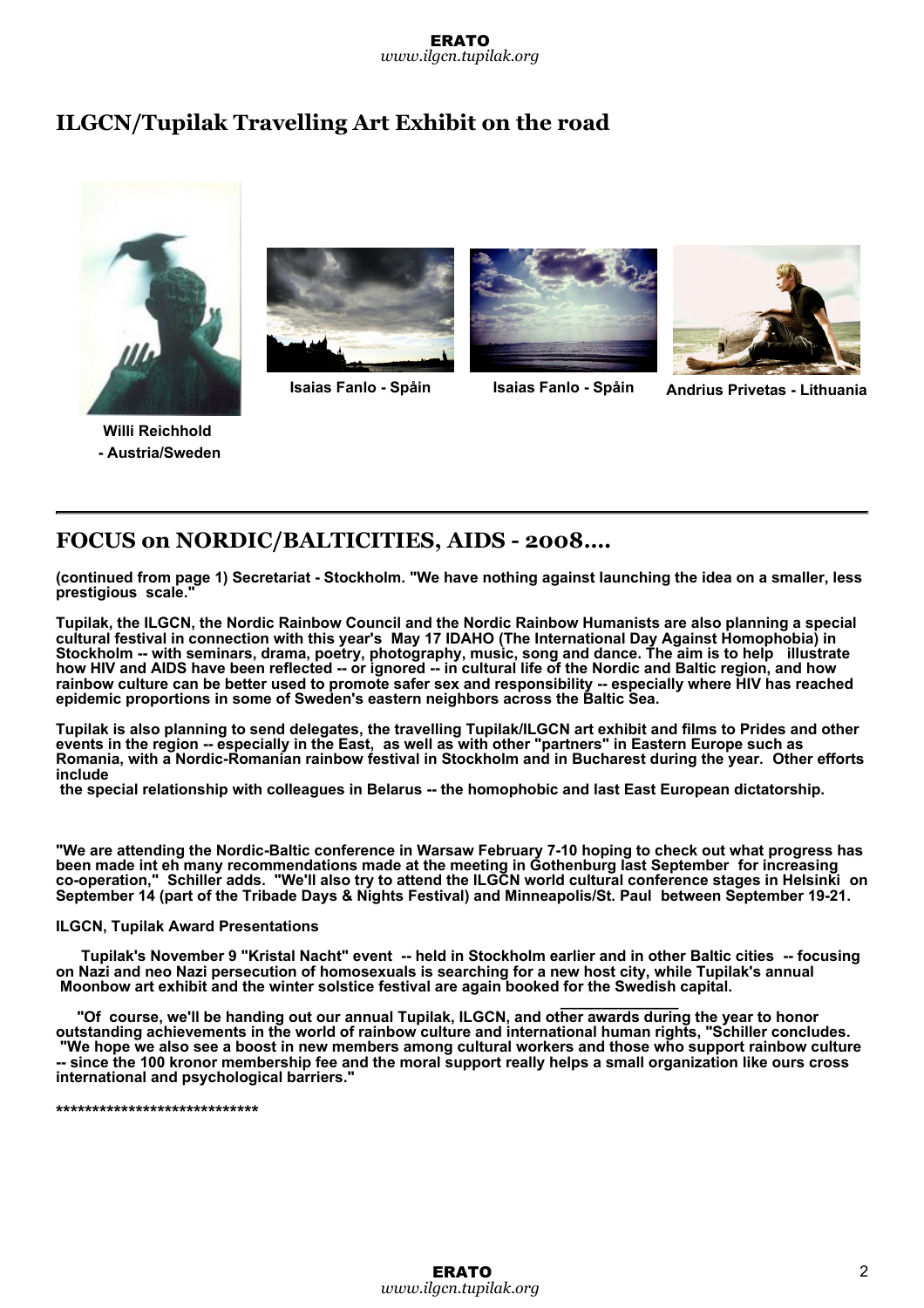### **Turkish Theater Blasts Discrimination…**

**(continued from page 1) …. they have no other option in a society where homophobia is strong and often accompanied by violence. Three quarters of Turks say they are "disturbed" by homosexuals, a recent opinion survey showed, although many gays today are recognized as being among the country's most prominent singers and fashion designers. Notoriously harsh against transsexual prostitutes, police have been accused of arbitrary round-ups, mistreatment, torture and rough "clean-up" operations in several Istanbul neighbourhoods popular with transsexuals.**

**Activists say police abuse declined in recent years as the homosexual and transgender movement became organised and Turkey's bid to join the European Union made human rights a priority issue.**

**"Before, the police used violence -- now they only fine us," said Buse Kilickaya, the head of Pembe Hayat, or Pink Life, a newly-founded association that advocates transgender rights and sponsored "Pink and Grey." She pointed to the ongoing trial of four people over an assault on transvestite and transsexual prostitutes in Ankara's Eryaman suburb in 2006, which left several seriously injured.**

**The victims were attacked by young men wielding sticks and knives who were allegedly encouraged by local authorities and property developers; their flats were ransacked and they were eventually forced to flee the neighbourhood. Attorney Senem Doganoglu, a supporter of Pink Life, said transvestites and transsexuals continue to be arbitrarily detained and could end up in a police station simply for showing up in the street. "I had a case in which one was detained when she went out to buy bread," he said.**

#### **More 'Pink and Grey' Performances Planned**

**Prostitution is not a crime in Turkey, so the police use a law that provides for fines for disturbing public order to pursue transsexual sex workers, she explained. That the advocacy of conservative values by the governing Islamist-rooted Justice and Development Party (AKP) "is fostering the existing climate of intolerance," she said.**

**Islam's impact on sexual freedoms, however, has proven to be a tricky issue in secular Turkey, where same-sex relationships and sex change operations are allowed, unlike in many other Muslim countries, and homosexual traditions can be traced back to the palaces of Ottoman sultans.**

**One of Turkey's best-known gays, prominent fashion designer Cemil Ipekci, made the headlines this month as he praised the AKP, described himself as a "conservative homosexual" and said he would have worn the Islamic headscarf had he been a woman. And a transgender association in Ankara has called for a special mosque where its members can pray without disturbing the conventional Muslim flock.**

**"They cannot deny us the right to pray for salvation, can they?" asked group leader Oksan Oztok. Activists hope discrimination will decrease as they become better organised and more vocal. "We know things cannot change overnight. But there is progress already and we will continue to fight," Kilickaya said as she and her fellows excitedly discussed the date of the next "Pink and Grey" performance.**

#### **ILGCN Annual Awards:**

**(Proposals welcomed at all Secretariats)**

**Rainbow Iceberg ( international work)**

**Orfeo Iris (research in Nazi 6 neo Nazi persecution of homosexuals)**

**Grizzly Bear (work in ferocious homophobic situations)**

**Orfeo Musica (international musical co-operation)**

**Sappho in Paradise (libraries, publishing)**

**Arco Nordica (Nordic co-operation)**

**Orfeo Imago ( graphic art & photography)**

**Clio's Silver Cup (LGBT history)**